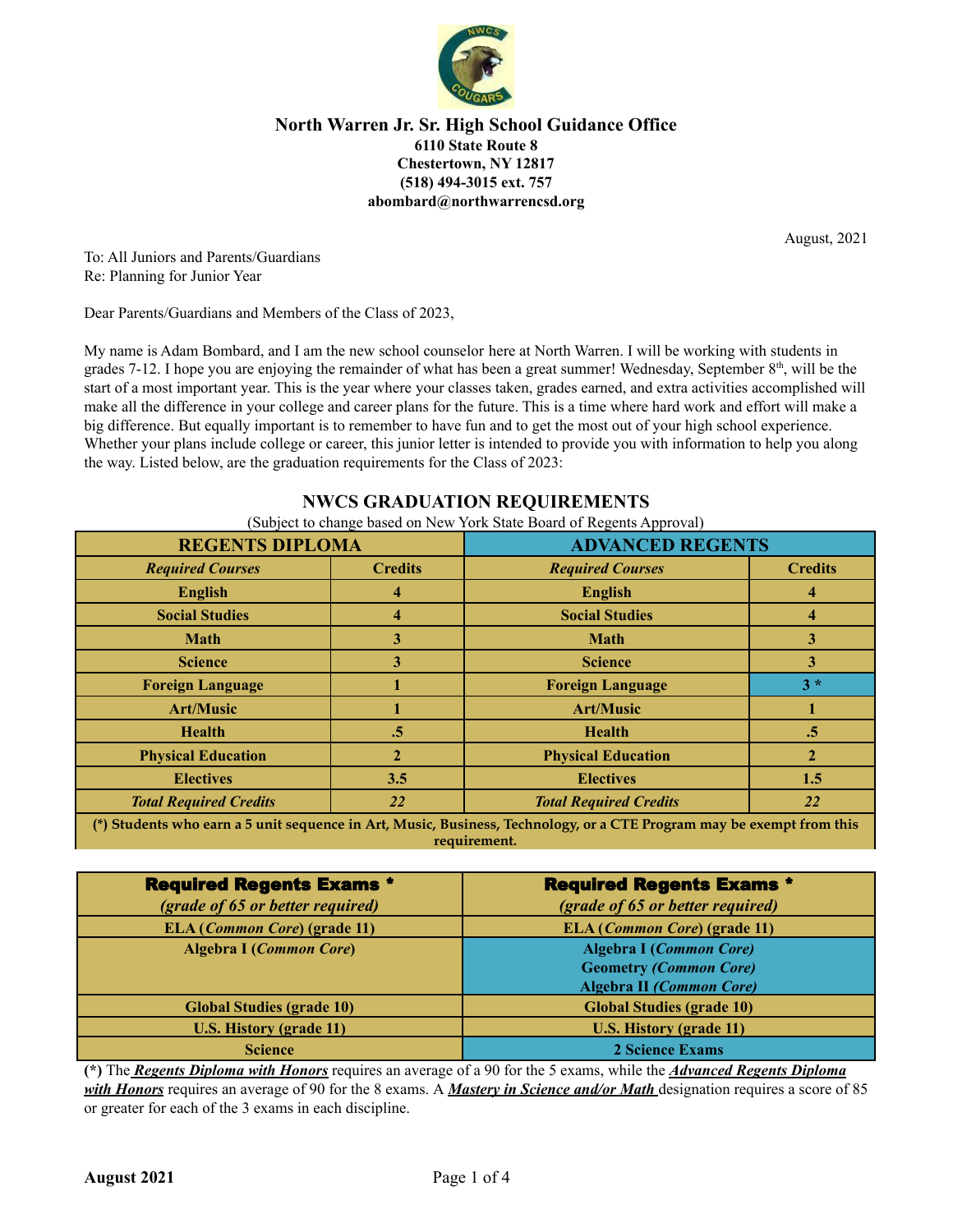

# **Junior Pre-College & Career Calendar: 2021-2022**

# **September**

- Challenge yourself with an appropriate junior year schedule. Any elective looks better than a Study Hall on your academic transcript!
- Seek assistance from teachers if you are struggling with coursework. Make arrangements with your teachers to ask them if they are available after school to get extra help in your core subjects as needed.
- Now is the time to get involved in extracurricular activities such as sports, volunteer work, clubs, or community involvement!
- Community Service Giving back to our community builds better relationships, higher self-esteem and an improved culture overall. As a job preparation and self-discovery skill, community service opportunities can benefit you greatly. The North Warren Community Service graduation requirement is a total of 20 service hours over a period of four years, which will be recorded both on your transcript and transcript addendum.
- Be sure to check your Grade 11 Guidance NWCS Class of 2023 Google Classroom often, for updates and information!

# **October**

- It's never too early! Consider joining the seniors for Campus Visits and College Fairs which can be virtually accessed at: [https://www.youvisit.com/collegesearch](https://www.youvisit.com/collegesearch/)
- **October 5<sup>th</sup>:** PSAT/NMSQT presentation/registration will take place. The fee for this year's test is \$18.00. For more information about the PSAT/NMSQT, please visit <https://collegereadiness.collegeboard.org/psat-nmsqt-psat-10?affilliateId=cbhomeexp&bannerId=psat>
- **October** *(Date TBD- May Be Virtual)* Financial Aid Night please plan on joining the seniors as they learn more about the current application process for Financial Aid, and how the FAFSA, CSS Profile, TAP application and FSA ID are necessary for your aid package.
- **October 13th:** The PSAT/NMSQT will be administered to juniors who have registered for it. This test will provide you with very important preparation for the SAT which should be taken at least one time in the spring.
- **October 19<sup>th</sup>:** The ASVAB Career Exploration Program is a nationally recognized tool to learn what your aptitudes are. All sophomores will sit for this examination, but it is open to any juniors and seniors who wish to learn more about their career readiness. Students who take this assessment will have the opportunity to participate in a workshop to review their results. Check out the <http://www.asvabprogram.com/> website for more information. Testing will begin at 8:00 am, and conclude by 11:30 am.

# **November – December**

- **December 2<sup>nd</sup>:** The ASVAB Career Exploration workshop will assist students in interpreting their ASVAB results, and to help identify skills and aptitudes that will assist them in their college and career searches. (only for students who sign up to take the ASVAB on 10/20)
- Discuss future plans with parents (get them involved with your junior conference if possible).

### **January**

- Consider registering for one of the SAT and/or ACT registration dates for Spring.
- Don't forget to include an acceptable digital photo for both the ACT and SAT registration, which includes uploading a photo ID for security purposes!
- Scheduling for your senior year course selections will begin in February. Final course selections must be made by May. Continue to challenge yourself in order to have the most opportunities available to you!
- **● January 7th: Registration Deadline For February 5th ACT**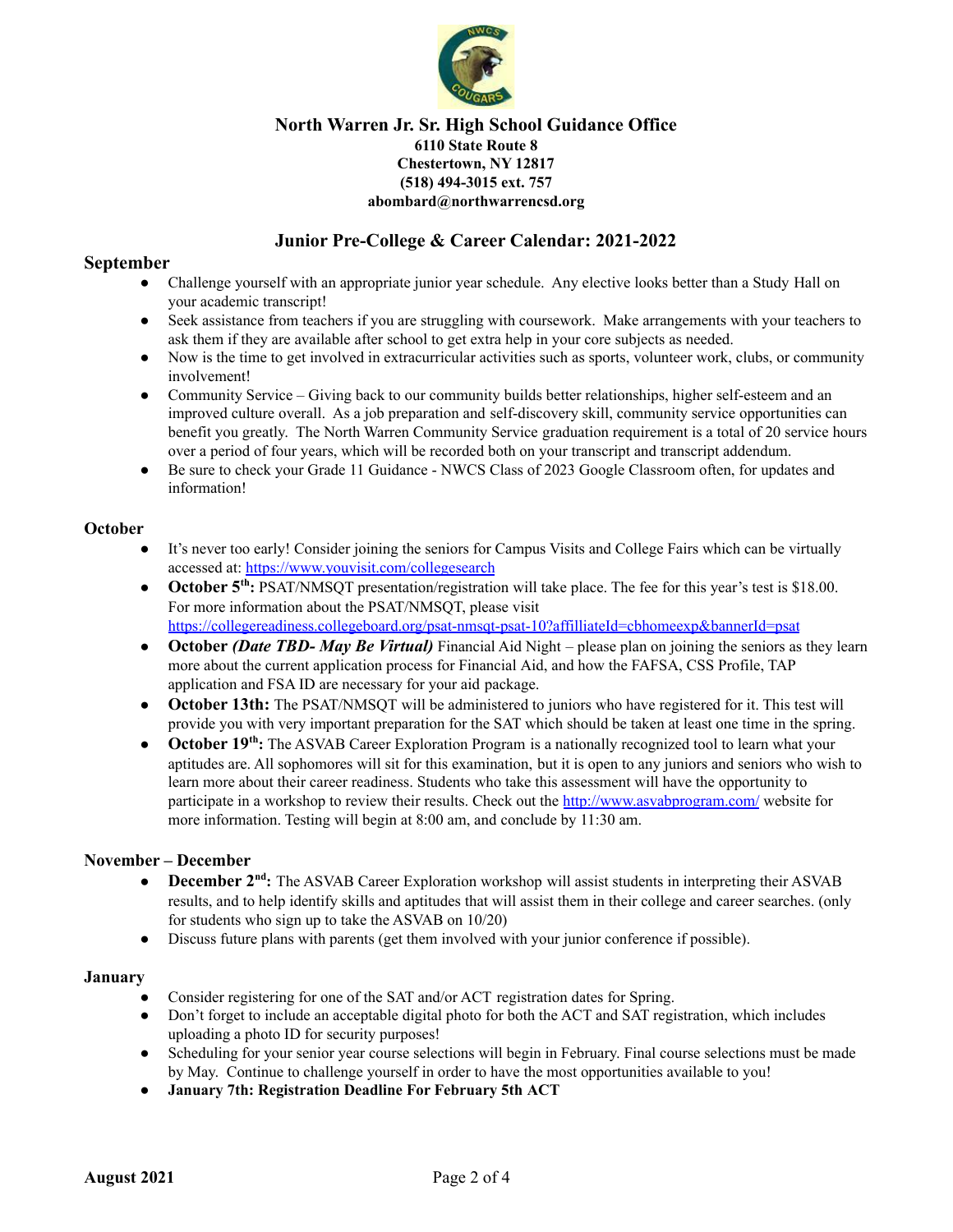

### **February**

- **● February 5th:** ACT Test Date
- **February 11th: Registration Deadline For March 12th SAT**
- **●** Start the process of gathering information and visiting prospective colleges during your April break

### **March**

- **March 4th: Registration Deadline For April 9th ACT**
- **March 12 th** : SAT test date
- Junior profiles will be distributed to students.

### **April**

- **● April 8th: Registration Deadline For May 7th SAT**
- **April 9th:** ACT Test Date
- Consult with your counselor regarding post high school plans, questions and concerns.
- Attend one of the college fairs at SUNY Adirondack or Hudson Valley Community College if available.

### **May**

- Final course selections for your senior year will be determined.
- **May 5th: Registration Deadline For June 4th SAT**
- **May 6th: Registration Deadline For June 11th ACT**
- **May 7 th :** SAT test date
- Begin to secure your teacher letters of recommendation (most 4-year colleges require two).
- Advanced Placement (AP) exams will be given to high school students nationally.

### **June**

- **● June 4 th :** SAT test date
- **June 10th: Registration Deadline For July 16th ACT**
- **● June 11th:** ACT Test Date
- Find a summer job or volunteer work that may be related to your career or personal interests.
- Visit colleges over the summer.

### **July - August**

- Continue to visit colleges, and work on finalizing your list of choices.
- Develop a resume.
- Check out [https://www.suny.edu/attend/find-a-suny-program/f](https://www.suny.edu/attend/find-a-suny-program/)or information on SUNY colleges.
- Check out <https://www.nycolleges.org/> for information on private colleges in New York State.
- Check out [www.choices360.com](http://www.choices360.com) for information on careers and colleges. Information on logging in is below.
- **● July 16th:** ACT Test Date